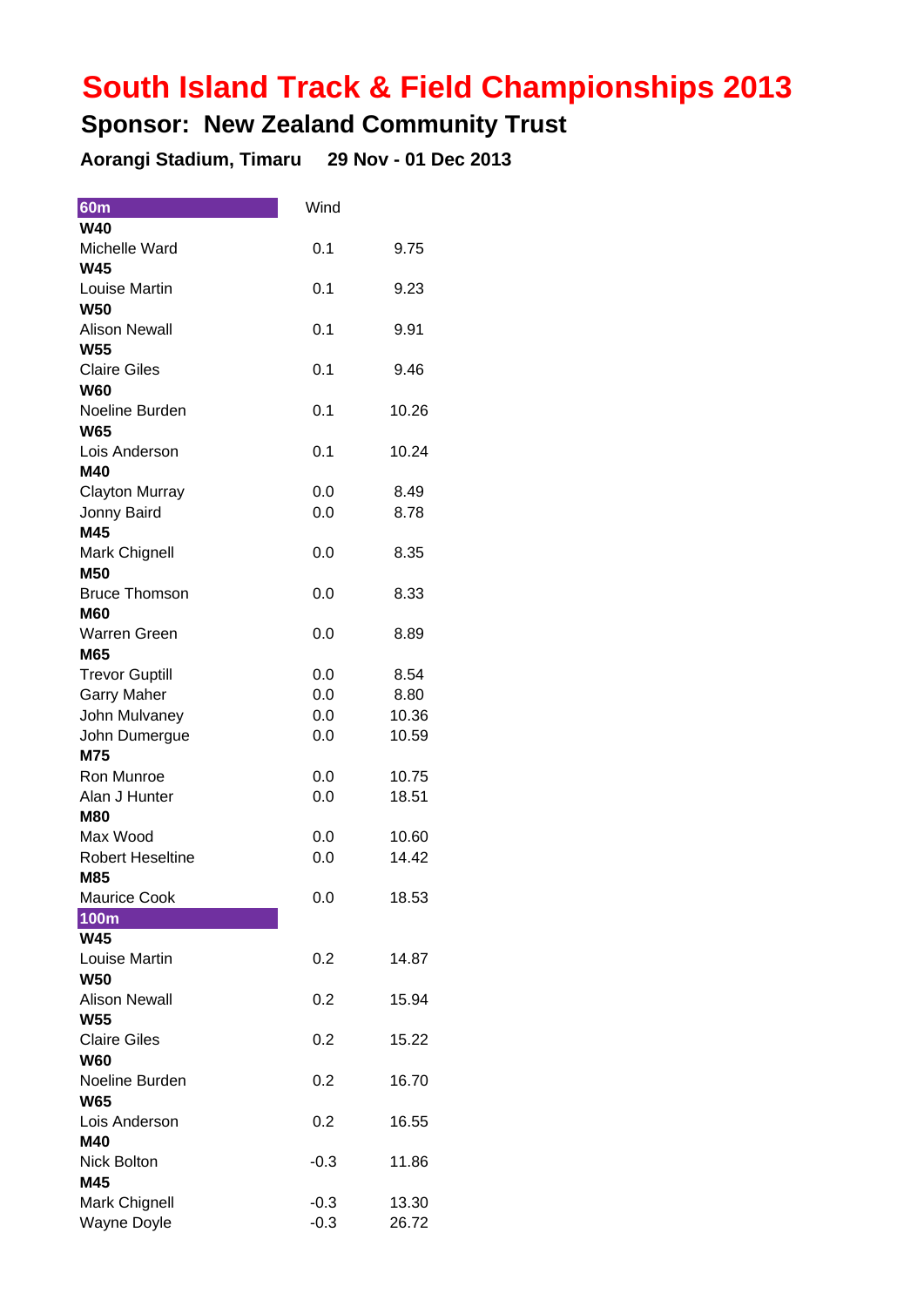| M50                                   |        |         |
|---------------------------------------|--------|---------|
| <b>Bruce Thomson</b>                  | $-0.3$ | 13.85   |
| <b>M60</b>                            |        |         |
| <b>Warren Green</b>                   | $-0.3$ | 14.33   |
| M65                                   |        |         |
| <b>Trevor Guptill</b>                 | $-1.2$ | 14.27   |
| <b>Garry Maher</b>                    | $-1.2$ | 14.83   |
| lan Sim                               | $-1.2$ | 15.80   |
| M75                                   |        |         |
| Ron Munroe                            | $-1.2$ | 17.81   |
| <b>M80</b>                            |        |         |
| Max Wood                              | $-1.2$ | 17.48   |
| <b>Robert Heseltine</b>               | $-1.2$ | 23.85   |
| M85                                   |        |         |
| <b>Maurice Cook</b>                   | $-1.2$ | 34.45   |
| <b>200m</b>                           | Wind   |         |
| <b>W45</b>                            |        |         |
| Louise Martin                         |        | 31.1    |
| <b>W50</b>                            |        |         |
| <b>Alison Newall</b>                  |        | 33.5    |
| <b>W55</b>                            |        |         |
| <b>Claire Giles</b>                   |        | 32.2    |
| <b>W60</b>                            |        |         |
| Noeline Burden                        |        | 37.8    |
| <b>W65</b>                            |        |         |
| Lois Anderson                         |        | 35.6    |
| M45                                   |        |         |
| Mark Chignell                         | 5.1    | 26.95   |
| M55                                   |        |         |
| <b>Steve Low</b>                      | 5.1    | 27.93   |
| <b>M60</b>                            |        |         |
| <b>Warren Green</b>                   | 5.1    | 30.00   |
| M65                                   |        |         |
| <b>Trevor Guptill</b>                 |        | 28.4    |
| <b>Garry Maher</b>                    |        | 29.0    |
| <b>M80</b>                            |        |         |
| Max Wood                              |        | 37.4    |
| <b>Robert Heseltine</b>               |        | 50.7    |
| 300m                                  |        |         |
| <b>M80</b><br><b>Robert Heseltine</b> |        | 1:34.76 |
| 400m                                  |        |         |
| <b>W45</b>                            |        |         |
| Louise Martin                         |        | 1:14.28 |
| <b>W55</b>                            |        |         |
| <b>Claire Giles</b>                   |        | 1:16.12 |
| Dalise Sanderson                      |        | 1:23.69 |
| <b>W60</b>                            |        |         |
| Noeline Burden                        |        | 1:30.86 |
| <b>Shirley Rolston</b>                |        | 1:54.18 |
| <b>W65</b>                            |        |         |
| <b>Barbara Patrick</b>                |        | 1:27.97 |
| M40                                   |        |         |
|                                       |        | 1:02.73 |
| <b>Clayton Murray</b>                 |        |         |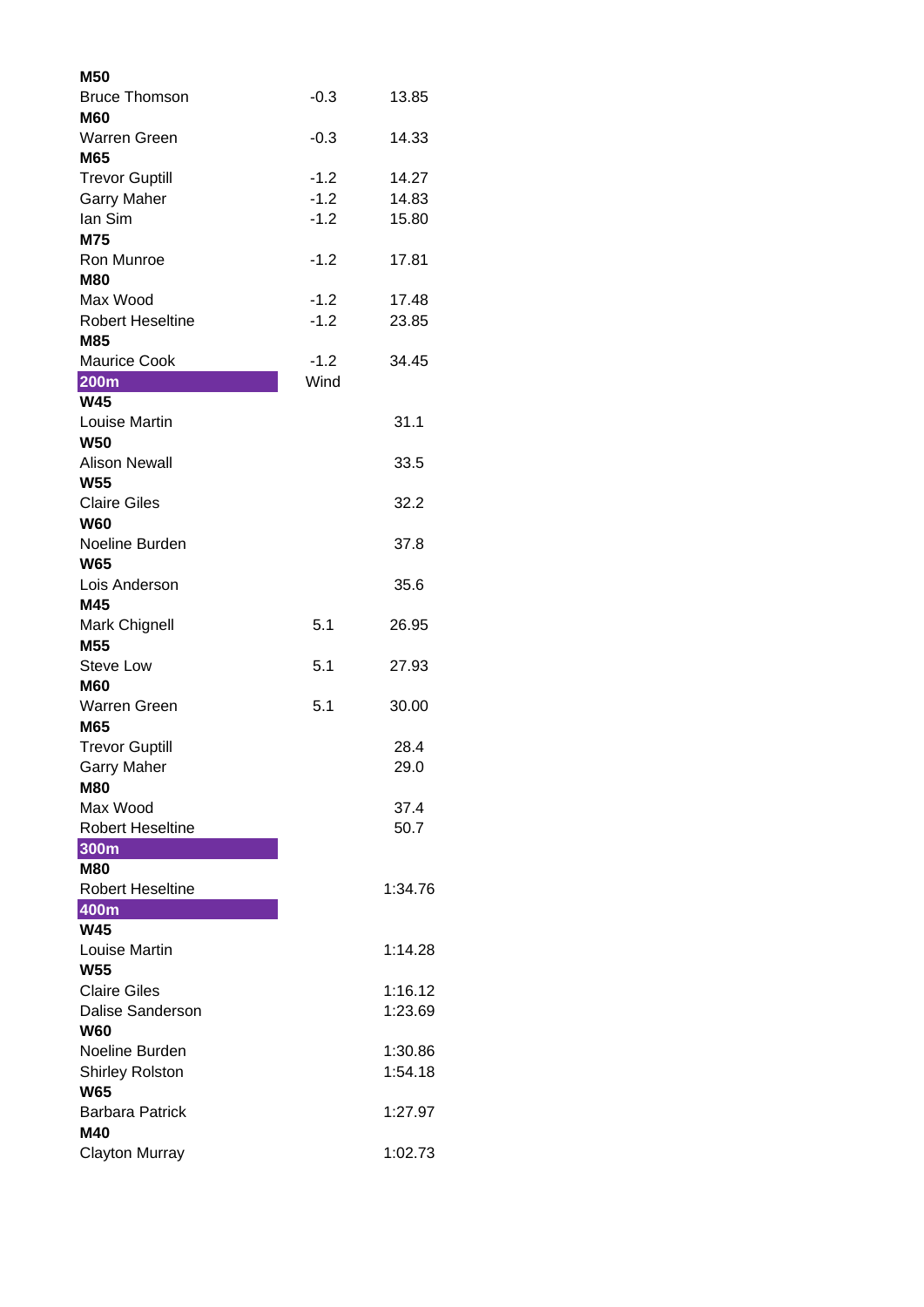| M45                      |         |
|--------------------------|---------|
| <b>Mark Chignell</b>     | 58.45   |
| M55                      |         |
| <b>Steve Low</b>         | 1:00.94 |
| <b>Kevin Moore</b>       | 1:13.58 |
| M60                      |         |
| Mike Weddell             | 1:05.17 |
| M65                      |         |
| <b>Garry Maher</b>       | 1:06.54 |
| John Mulvaney            | 1:20.56 |
| John Dumergue            | 1:24.24 |
| <b>M70</b>               |         |
| Michael Bond             | 1:19.41 |
| M80                      |         |
| Max Wood                 | 1:37.29 |
| <b>800m</b>              |         |
| <b>W40</b>               |         |
| <b>Polly Grainger</b>    | 3:40.23 |
| <b>W50</b>               |         |
| Carol Chettleburgh       | 3:03.85 |
| <b>Alison Newall</b>     | 3:18.14 |
| W55                      |         |
| <b>Dalise Sanderson</b>  | 3:06.02 |
| <b>Claire Giles</b>      | 3:14.82 |
| W60                      |         |
| Margaret Flanagan        | 3:08.34 |
| <b>Shirley Rolston</b>   | 4:26.38 |
| <b>W65</b>               |         |
| <b>Barbara Patrick</b>   | 3:22.77 |
| Lois Anderson            | 3:53.02 |
| <b>W70</b>               |         |
| Carol Thompson           | 4:17.82 |
| M45                      |         |
| <b>Malcolm Cornelius</b> | 2:16.47 |
| <b>Ian Purvis</b>        | 2:17.82 |
| M <sub>55</sub>          |         |
| Kevin Moore              | 2:51.79 |
| <b>M60</b>               |         |
| Mike Weddell             | 2:35.09 |
| M65                      |         |
| John Dumergue            | 3:26.59 |
| <b>M70</b>               |         |
| Michael Bond             | 3:02.70 |
| <b>Walter Hume</b>       | 3:16.91 |
| <b>M80</b>               |         |
| <b>Stan Gawler</b>       | 4:26.94 |
| 1500m                    |         |
| <b>W40</b>               |         |
| Polly Grainger           | 7:26.62 |
| <b>W50</b>               |         |
| Carol Chettleburgh       | 6:20.52 |
| <b>Helen Chignell</b>    | 6:37.42 |
| <b>W55</b>               |         |
| <b>Julie Wilson</b>      | 5:43.42 |
| <b>Dalise Sanderson</b>  | 6:09.14 |
| <b>W60</b>               |         |
| Margaret Flanagan        | 6:07.80 |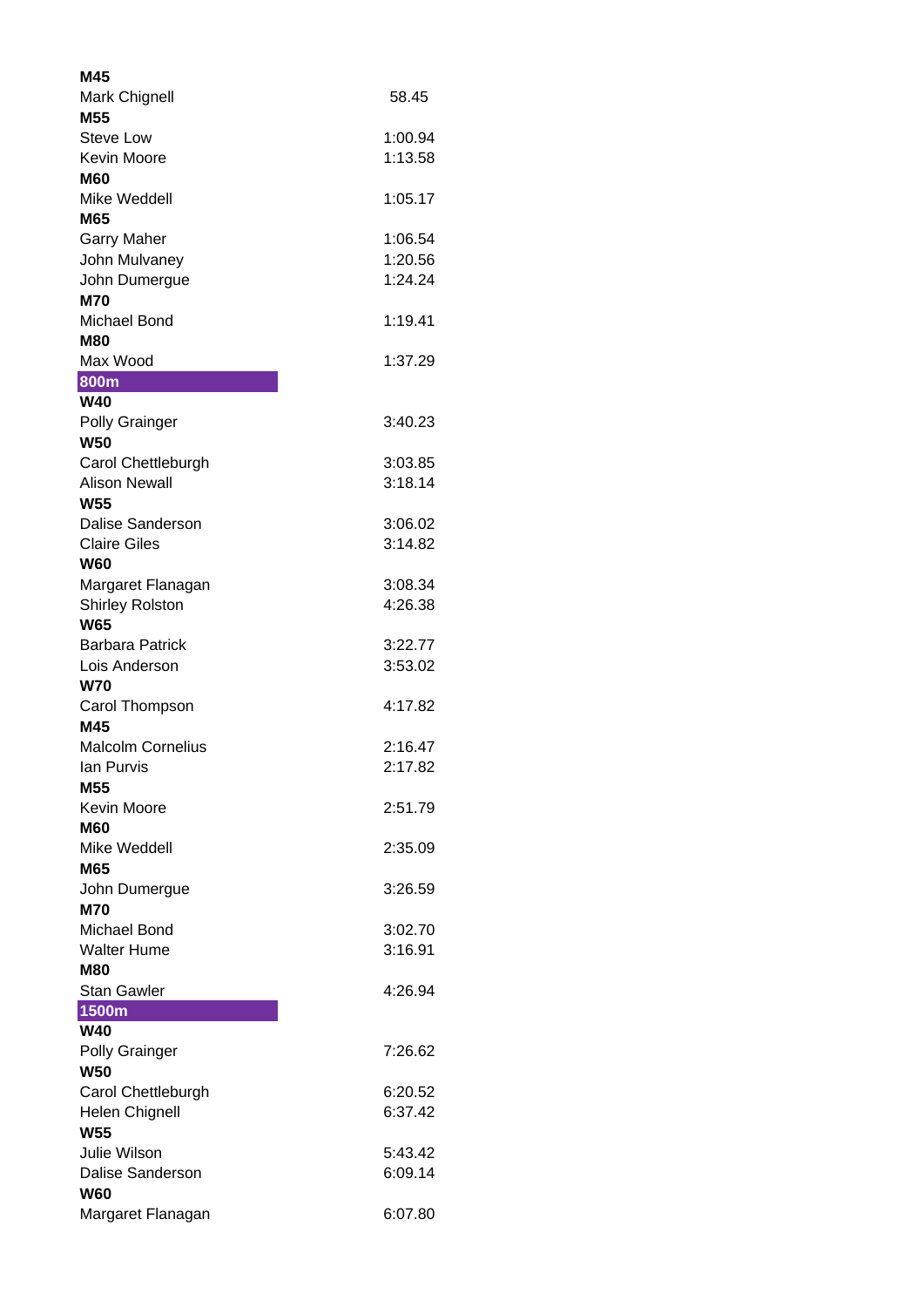| <b>Shirley Rolston</b>               | 8:17.49              |
|--------------------------------------|----------------------|
| <b>W70</b>                           |                      |
| Carol Thompson                       | 8:18.05              |
| M45                                  |                      |
| <b>Malcolm Cornelius</b>             | 4:51.7               |
| lan Purvis                           | 4:52.6               |
| M55                                  |                      |
| Clive Kitchingman<br>Tom Reihana     | 5:33.9<br>6:43.1     |
| <b>Kevin Moore</b>                   | 6:43.4               |
| <b>M60</b>                           |                      |
| Gene Sanderson                       | 5:50.3               |
| Warren Green                         | 6:43.3               |
| M65                                  |                      |
| Peter King                           | 6:48.9               |
| M70                                  |                      |
| <b>Walter Hume</b>                   | 6:47.1               |
| 3000m                                |                      |
| <b>W50</b>                           |                      |
| Carol Chettleburgh                   | 14:02.35             |
| <b>Helen Chignell</b>                | 15:05.95             |
| <b>W55</b><br><b>Julie Wilson</b>    | 12:17.63             |
| Dalise Sanderson                     | 13:46.79             |
| <b>W60</b>                           |                      |
| <b>Shirley Rolston</b>               | 18:12.72             |
| <b>W65</b>                           |                      |
|                                      |                      |
| <b>Barbara Patrick</b>               | 14:03.76             |
| <b>W70</b>                           |                      |
| Carol Thompson                       | 19:58.33             |
| Race No                              | Time                 |
| M40                                  |                      |
| <b>Clayton Murray</b>                | 12,:37.84            |
| M45                                  |                      |
| David Rush                           | 10:49.22             |
| M <sub>55</sub>                      |                      |
| Clive Kitchingman                    | 11:41.13             |
| <b>M60</b>                           |                      |
| Gene Sanderson                       | 12:04.24             |
| M65                                  |                      |
| Peter King                           | 14:33.36<br>15:21.17 |
| John Mulvaney<br><b>M70</b>          |                      |
| <b>Walter Hume</b>                   | 14:18.50             |
| <b>M80</b>                           |                      |
| <b>Stan Gawler</b>                   | 19:15.32             |
| 5000m                                |                      |
| <b>W50</b>                           |                      |
| Carol Chettleburgh                   | 24:22.2              |
| Helen Chignell                       | 25:22.4              |
| <b>W55</b>                           |                      |
| <b>Julie Wilson</b>                  | 20:28.6              |
| Dalise Sanderson                     | 23:26.4              |
| <b>W60</b>                           | 30:29.1              |
| <b>Shirley Rolston</b><br><b>W65</b> |                      |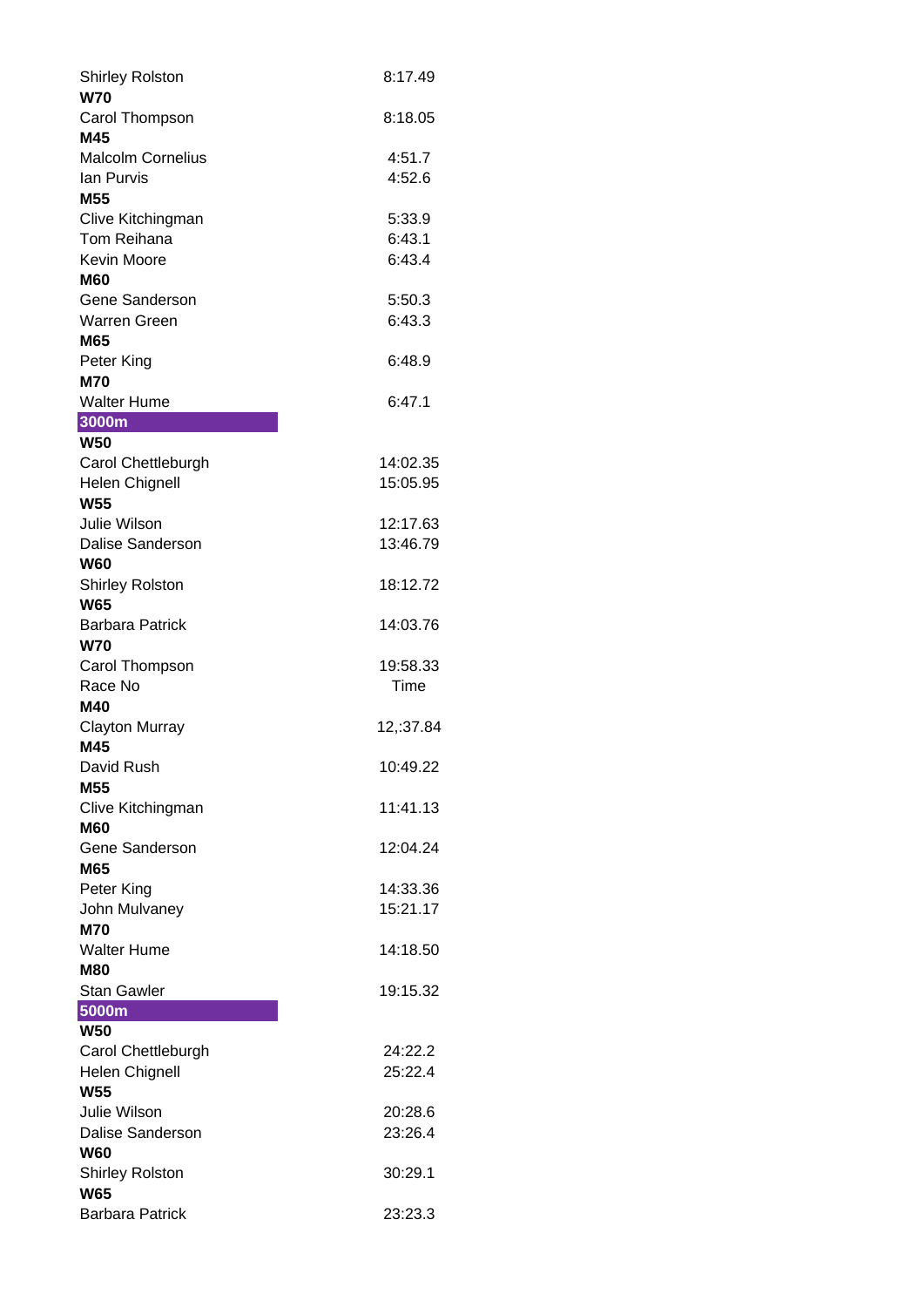| W70                               |        |          |
|-----------------------------------|--------|----------|
| Carol Thompson                    |        | 30:34.8  |
| M45                               |        |          |
| David Rush                        |        | 18:47.6  |
| M <sub>55</sub>                   |        |          |
| Clive Kitchingman                 |        | 20:11.3  |
| <b>Kevin Moore</b>                |        | 22:27.9  |
| Tom Reihana                       |        | 25:36.2  |
| <b>M60</b>                        |        |          |
| Gene Sanderson                    |        | 20:25.9  |
| <b>M70</b><br><b>Walter Hume</b>  |        | 25:25.4  |
| 110m Hurdles                      | Wind   |          |
| M40                               |        |          |
| Nick Bolton                       | $-1.1$ | 15.89    |
| <b>80m Hurdles</b>                |        |          |
| W45                               |        |          |
| Louise Martin                     |        | 16.53    |
| <b>W55</b>                        |        |          |
| <b>Claire Giles</b>               |        | 16.82    |
| 3000m Track Walk                  |        |          |
| <b>W60</b>                        |        |          |
| <b>Shirley Rolston</b>            |        | 21:18.90 |
| <b>W70</b>                        |        |          |
| Ann Henderson                     |        | 23:44.98 |
| <b>M70</b>                        |        | 22:52.09 |
| Danny Knudson<br>5000m Track Walk |        |          |
| <b>W60</b>                        |        |          |
| <b>Shirley Rolston</b>            |        | 37:15.5  |
| 2000m Steeplechase                |        |          |
| <b>W60</b>                        |        |          |
| <b>Shirley Rolston</b>            |        | 13:35.99 |
| <b>M60</b>                        |        |          |
| Gene Sanderson                    |        | 8:49.75  |
| <b>M70</b>                        |        |          |
| Michael Bond                      |        | 9:18.05  |
| <b>Long Jump</b><br><b>W45</b>    | Wind   |          |
| Louise Martin                     | 3.2    | 4.09     |
| <b>W50</b>                        |        |          |
| <b>Alison Newall</b>              | 1.9    | 3.50     |
| <b>W55</b>                        |        |          |
| <b>Claire Giles</b>               | 1.9    | 3.56     |
| <b>W60</b>                        |        |          |
| Noeline Burden                    | 1.6    | 2.90     |
| <b>W65</b>                        |        |          |
| Lois Anderson                     | 2.3    | 3.12     |
| <b>M60</b>                        |        |          |
| Warren Green                      | 4.8    | 3.74     |
| M65                               |        |          |
| lan Sim                           | 2.8    | 4.22     |
| <b>Garry Maher</b>                | 2.0    | 3.37     |
| <b>M75</b><br>Alan J Hunter       | 0.6    | 1.69     |
|                                   |        |          |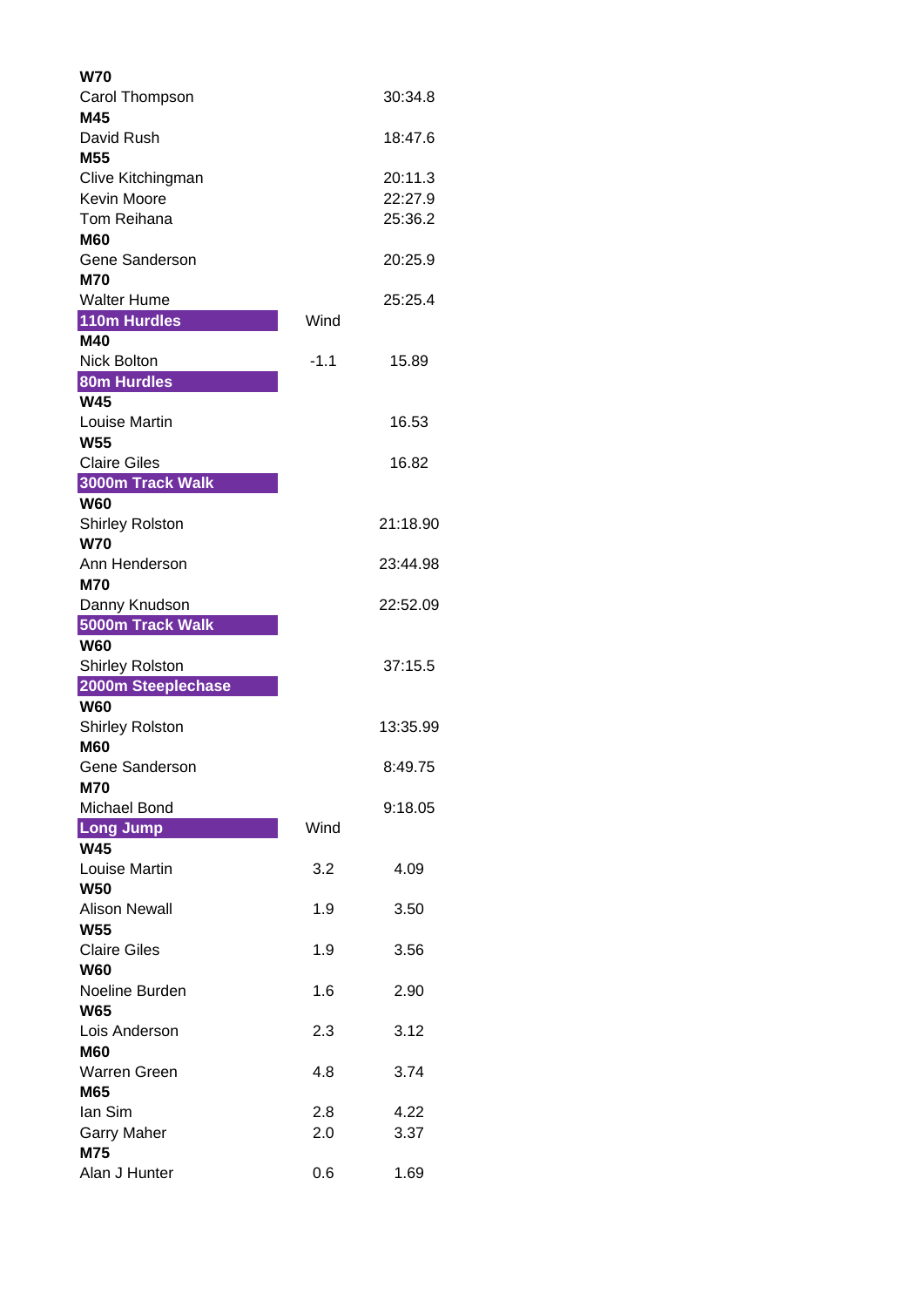| <b>High Jump</b>                     |        |       |
|--------------------------------------|--------|-------|
| <b>W60</b>                           |        |       |
| Noeline Burden                       |        | 1.09  |
| M45                                  |        |       |
| <b>Wayne Doyle</b>                   |        | 1.40  |
| <b>M50</b>                           |        |       |
| Mark O'Brien<br>M75                  |        | 1.30  |
| Alan J Hunter                        |        | 0.73  |
| <b>Triple Jump</b>                   | Wind   |       |
| <b>W50</b>                           |        |       |
| <b>Alison Newall</b>                 | $-1.0$ | 7.06  |
| <b>W60</b>                           |        |       |
| Noeline Burden                       | 1.8    | 6.54  |
| <b>W65</b>                           |        |       |
| Lois Anderson                        | 0.7    | 7.00  |
| Race No                              |        |       |
| M65                                  |        |       |
| lan Sim                              | 26.0   | 8.91  |
| M75<br>Ron Munroe                    | 0.7    | 4.86  |
| <b>Shot Put</b>                      |        | Perf  |
| <b>W40</b>                           |        |       |
| Michelle Ward                        |        | 8.27  |
| <b>W50</b>                           |        |       |
| <b>Janice Maxwell</b>                |        | 8.18  |
| Fiona Harvey                         |        | 7.87  |
| <b>Alison Newall</b>                 |        | 7.48  |
| <b>W55</b>                           |        |       |
| <b>Winifred Harding</b>              |        | 8.43  |
| <b>Claire Giles</b>                  |        | 8.11  |
| <b>W60</b>                           |        |       |
| <b>Shirley Rolston</b><br><b>W65</b> |        | 5.14  |
| Noni Callander                       |        | 7.91  |
| Lois Anderson                        |        | 7.00  |
| <b>Beverley Church</b>               |        | 6.55  |
| Loris Reed                           |        | 5.78  |
| <b>W70</b>                           |        |       |
| <b>Justine Whitaker</b>              |        | 6.11  |
| <b>Glen Watts</b>                    |        | 6.47  |
| <b>Barbara Bird</b>                  |        | 5.87  |
| <b>W75</b>                           |        |       |
| <b>Gwyn Heseltine</b>                |        | 5.96  |
| Iris Bishop<br>M35                   |        | 5.56  |
| Michael Scholten                     |        | 11.75 |
| M40                                  |        |       |
| <b>Clayton Murray</b>                |        | 9.24  |
| M45                                  |        |       |
| Wayne Doyle                          |        | 11.25 |
| <b>M50</b>                           |        |       |
| Mark Flaus                           |        | 12.21 |
| Mark O'Brien                         |        | 12.16 |
| <b>M60</b>                           |        |       |
| <b>Richard Davison</b>               |        | 9.83  |
| Lester Laughton                      |        | 9.78  |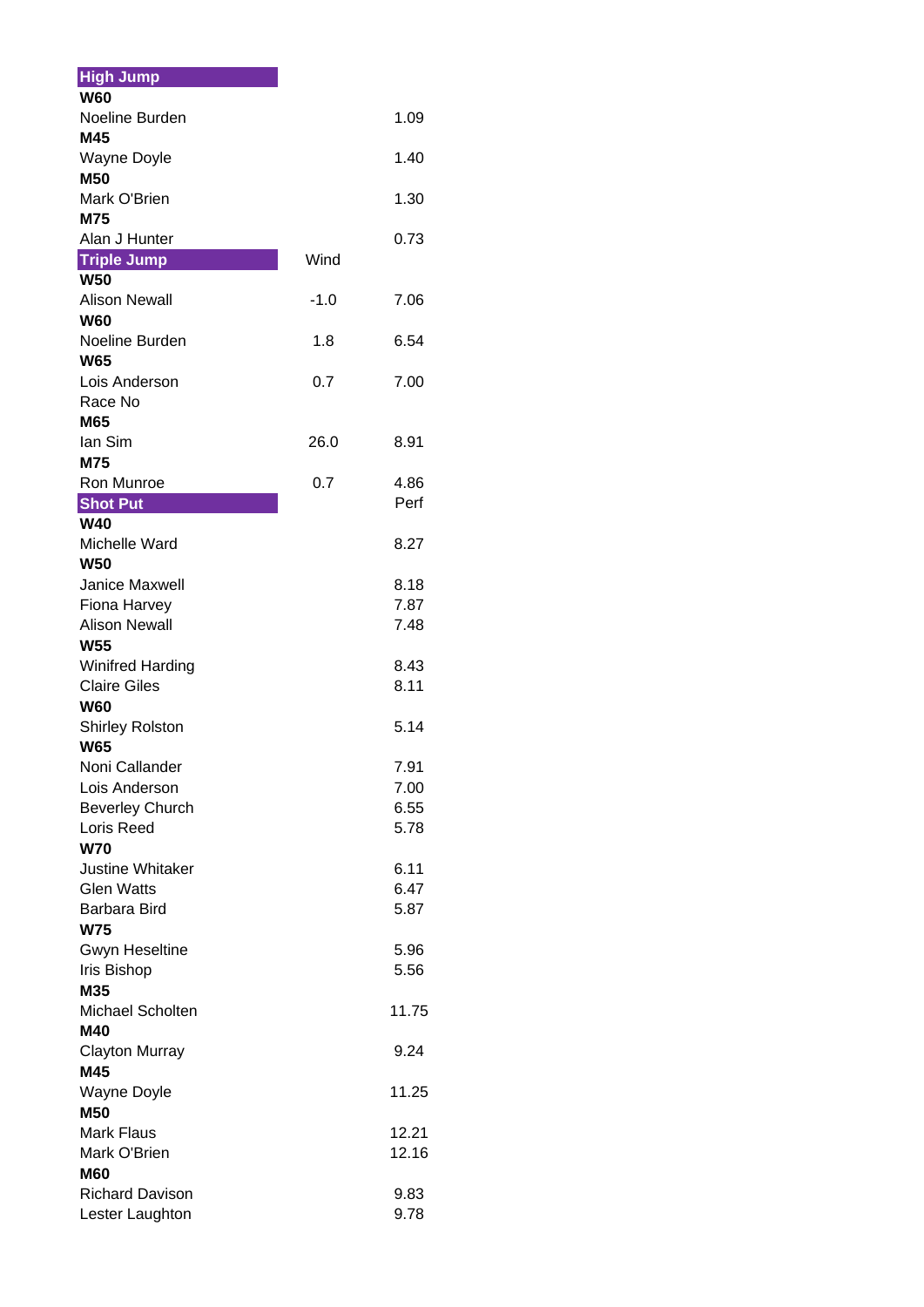| M65                     |       |
|-------------------------|-------|
| Pete Hoskin             | 9.49  |
| <b>Garry Maher</b>      | 8.13  |
| M75                     |       |
| Alan J Hunter           | 5.75  |
| <b>Discus Throw</b>     |       |
| <b>W40</b>              |       |
| Michelle Ward           | 22.20 |
| <b>W50</b>              |       |
| Fiona Harvey            | 23.12 |
| <b>W55</b>              |       |
|                         | 19.72 |
| <b>Winifred Harding</b> |       |
| <b>W60</b>              |       |
| <b>Shirley Rolston</b>  | 15.44 |
| <b>W65</b>              |       |
| Noni Callander          | 17.92 |
| <b>Beverley Church</b>  | 17.86 |
| <b>W70</b>              |       |
| <b>Glen Watts</b>       | 17.16 |
| <b>Justine Whitaker</b> | 14.45 |
| Barbara Bird            | 12.36 |
| <b>W75</b>              |       |
| <b>Gwyn Heseltine</b>   | 11.97 |
| <b>Iris Bishop</b>      | 11.93 |
| M35                     |       |
| <b>Michael Scholten</b> | 30.16 |
| M45                     |       |
| <b>Wayne Doyle</b>      | 32.70 |
| <b>M50</b>              |       |
| <b>Mark Flaus</b>       | 38.68 |
| Mark O'Brien            | 35.62 |
| <b>M60</b>              |       |
| <b>Richard Davison</b>  | 38.99 |
| Lester Laughton         | 32.15 |
| <b>Warren Green</b>     | 24.32 |
| M65                     |       |
| Pete Hoskin             | 32.29 |
| <b>M70</b>              |       |
| <b>Brian Senior</b>     | 29.66 |
| M75                     |       |
| Alan J Hunter           | 16.65 |
| <b>Javelin Throw</b>    | Perf  |
| <b>W50</b>              |       |
| Fiona Harvey            | 22.53 |
| <b>Alison Newall</b>    | 19.98 |
| <b>W55</b>              |       |
| <b>Claire Giles</b>     | 18.22 |
| <b>W60</b>              |       |
| <b>Shirley Rolston</b>  | 12.93 |
| <b>W65</b>              |       |
| <b>Beverley Church</b>  | 17.50 |
| Loris Reed              | 15.77 |
|                         |       |
| Noni Callander          | 15.23 |
| Lois Anderson           | 13.88 |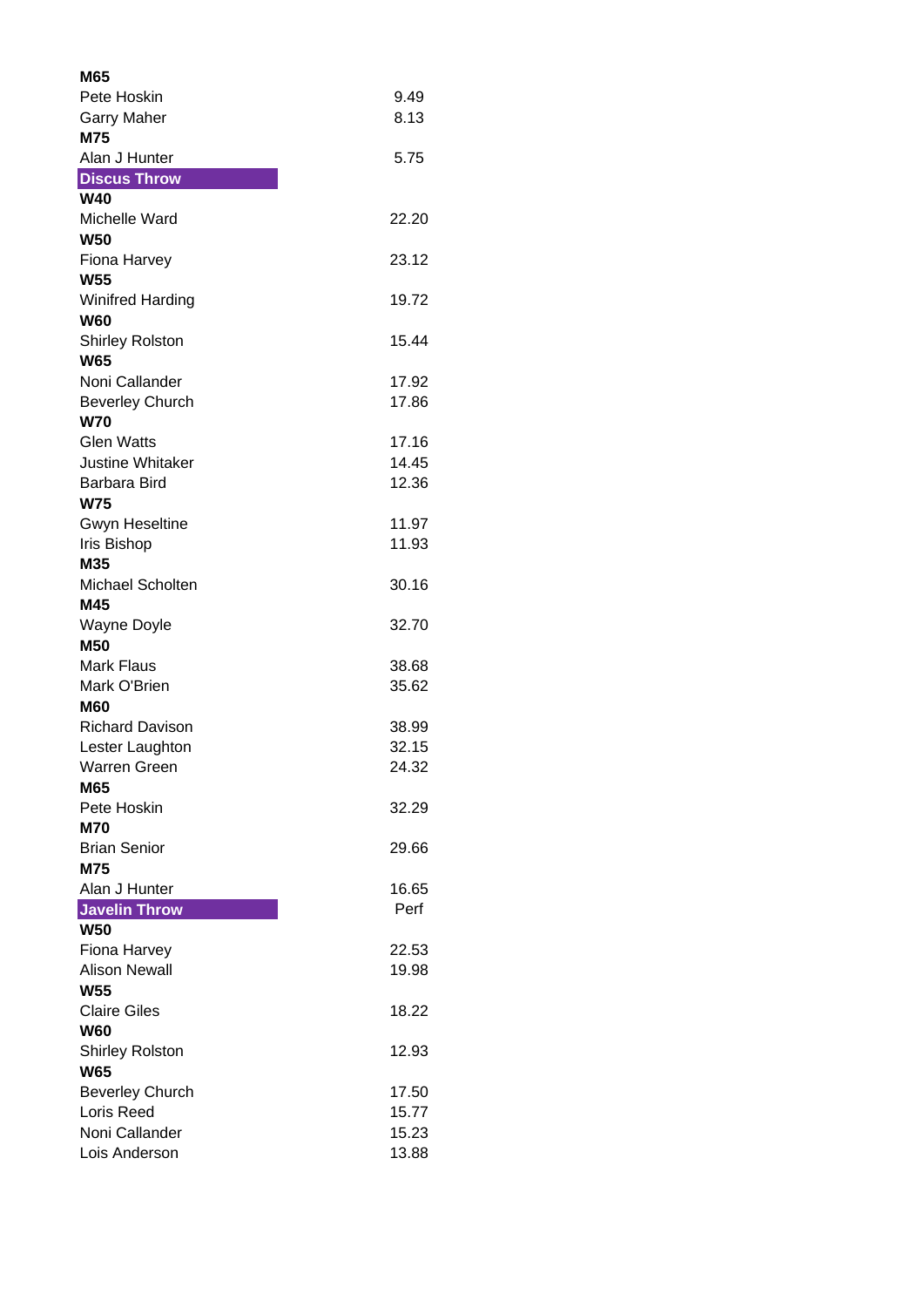| W70                                 |                |
|-------------------------------------|----------------|
| Barbara Bird                        | 16.39          |
| <b>Glen Watts</b>                   | 14.11          |
| <b>Justine Whitaker</b>             | 10.96          |
| <b>W75</b>                          |                |
| <b>Iris Bishop</b>                  | 9.28           |
| <b>Gwyn Heseltine</b>               | 7.85           |
| M45                                 |                |
| Wayne Doyle                         | 40.84          |
| <b>M50</b>                          |                |
| <b>Mark Flaus</b>                   | 32.35          |
| M55                                 |                |
| Tom Reihana                         | 25.73          |
| M60                                 |                |
| <b>Richard Davison</b>              | 31.05          |
| <b>Warren Green</b>                 | 24.89          |
| Lester Laughton                     | 22.12          |
| M65                                 |                |
| Pete Hoskin                         | 26.65<br>21.98 |
| <b>Garry Maher</b><br>M75           |                |
| Alan J Hunter                       | 14.43          |
| <b>Hammer Throw</b>                 | Perf           |
| <b>W40</b>                          |                |
| Michelle Ward                       | 25.83          |
| <b>W50</b>                          |                |
| Fiona Harvey                        | 27.51          |
| <b>Alison Newall</b>                | 24.63          |
| <b>W55</b>                          |                |
| <b>Winifred Harding</b>             | 32.00          |
| <b>Claire Giles</b>                 | 24.93          |
| <b>W60</b>                          |                |
| <b>Shirley Rolston</b>              | 14.78          |
| <b>W65</b>                          |                |
| <b>Beverley Church</b>              | 20.20          |
| Loris Reed                          | 19.07          |
| Noni Callander                      | 18.48          |
| <b>W70</b>                          |                |
| <b>Glen Watts</b>                   | 23.28          |
| <b>Justine Whitaker</b>             | 18.25          |
| <b>W75</b><br><b>Gwyn Heseltine</b> | 20.89          |
| <b>Iris Bishop</b>                  | 15.60          |
| M35                                 |                |
| Michael Scholten                    | 40.47          |
| M45                                 |                |
| <b>Wayne Doyle</b>                  | 33.77          |
| <b>M50</b>                          |                |
| <b>Mark Flaus</b>                   | 35.51          |
| Mark O'Brien                        | 33.10          |
| <b>M60</b>                          |                |
| <b>Richard Davison</b>              | 41.76          |
| Lester Laughton                     | 28.79          |
| M75                                 |                |
| Alan J Hunter                       | 16.75          |
| M85                                 |                |
| David Leech                         | 19.54          |